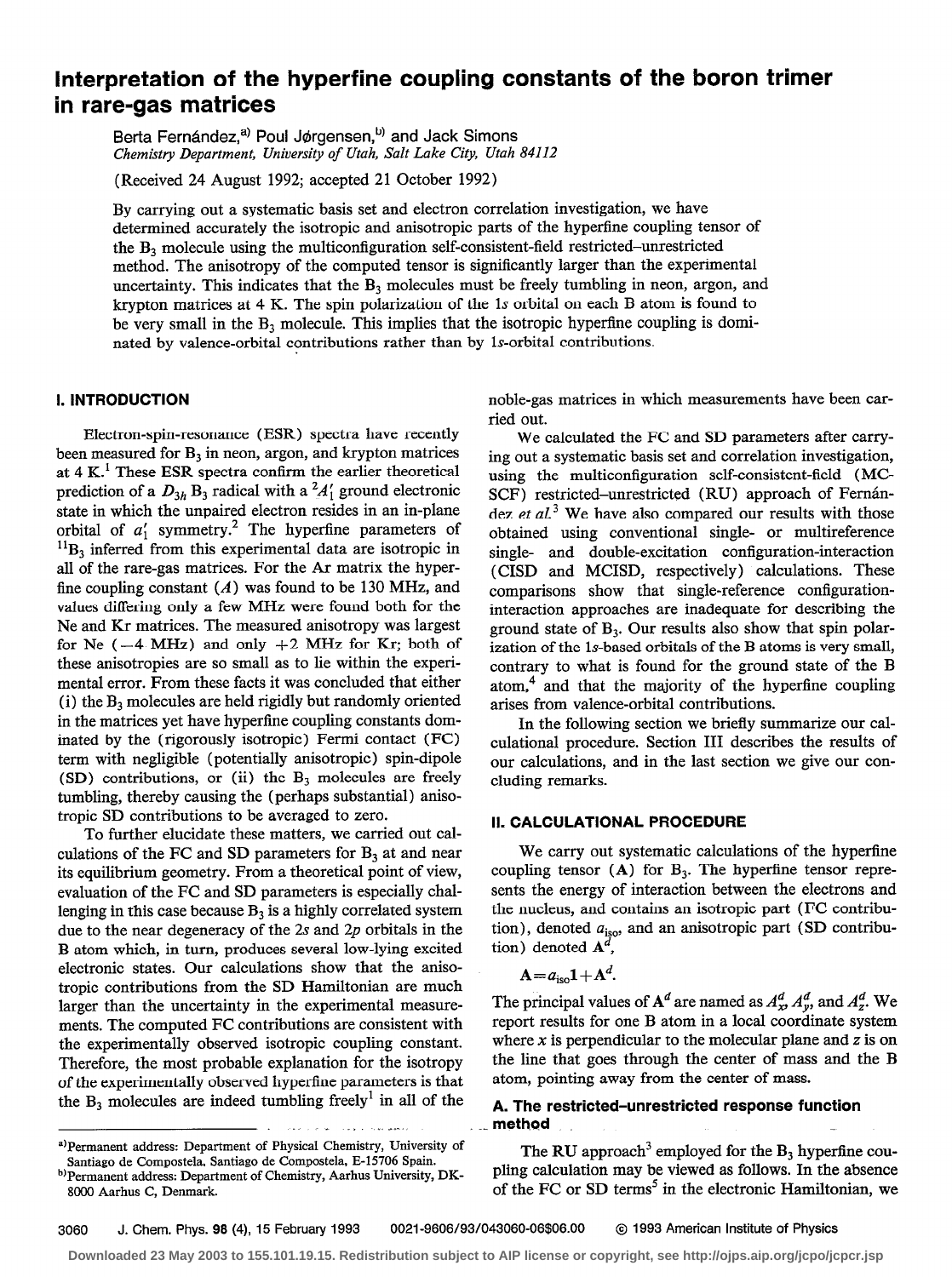assume that the system can be described with a spinrestricted MCSCF wave function denoted  $|0^{(0)}\rangle$ . In the presence of the FC and SD Hamiltonian terms, which are triplet tensor operators in spin space, the wave-function spin relaxes, which thus necessitates using a spinunrestricted description. The total energy of the system in the presence of the FC and SD couplings is then expressed in terms of the spin-relaxed wave function denoted  $|0\rangle$ ,

$$
E(\alpha) = \langle 0 | H + \alpha V | 0 \rangle. \tag{1}
$$

Here  $H$  is the Born-Oppenheimer electronic Hamiltonian in the absence of the FC and SD terms, and the perturbation  $V$  denotes either the FC or SD Hamiltonian. The spin relaxation of  $\overline{0}$ ) is achieved by introducing triplet operators in both the orbital and configuration spaces as described in Ref. 3.

Expanding  $|0\rangle$  in powers of the perturbation gives

$$
|0\rangle = |0^{(0)}\rangle + \alpha |0^{(1)}\rangle + \frac{1}{2}\alpha^2 |0^{(2)}\rangle + \cdots,
$$
 (2)

and the first-order contributions to the energy, which relate to the molecular property of interest, are evaluated as

$$
E^{(1)} = \langle 0^{(0)} | V | 0^{(0)} \rangle + \langle 0^{(1)} | H | 0^{(0)} \rangle + \langle 0^{(0)} | H | 0^{(1)} \rangle. \tag{3}
$$

The first term in Eq. (3) is the standard *average value* expression (denoted ave. in the tables), whereas the last two terms are the response terms (denoted resp. in the tables) because they involve modification of the wave function induced by the perturbation. The latter terms appear because the zeroth-order wave function  $|0^{(0)}\rangle$  is not optimized with respect to the triplet operators in the orbital space. In Ref. 3, details are given concerning evaluation of the response terms for such MCSCF wave functions.

### B. Atomic basis sets

In our calculations we used as our primary basis sets Dunning's correlation-consistent polarized valence doublezeta (VDZ) [9s4pld/3s2pld] and valence triple-zeta (VTZ)  $[10s5p2d1f/4s3p2d1f]$  bases.<sup>6</sup> Various calculations were carried out with slight modification of these bases. In some, all of the Cartesian components of the Gaussian functions were used; results of such calculations are denoted with the subscript c. In others, only  $2L+1$ components were employed (e.g., the 3s function was removed from the  $3d$  Gaussian functions), and the results are denoted by the subscript s. Calculations were also carried out in which all of the s-type basis functions were uncontracted, and the results are then denoted by the subscript  $u$ . In addition, calculations were performed in which diffuse functions and tight functions were added to the above bases. In this case, we provide explicit values for the orbital exponents (which, for the tight functions, were obtained by multiplying the most tight primitive exponent of the Dunning basis by 3, and, for the diffuse functions, by multiplying the most diffuse primitive exponent by  $1/3$ ). Finally, to further test the adequacy of using the Dunning correlation consistent basis sets, we also carried out calcu-

lations using the  $[10s6p2d/7s4p2d]$  basis that Chipman carefully designed to describe the hyperfine coupling constants.<sup>7</sup>

### C. Configuration space choices

In these calculations, we used reference states  $|0^{(0)}\rangle$  of the conventional spin-restricted single-configuration selfconsistent-field (SCF) and complete-active-space (CAS) MCSCF forms. The CAS configuration spaces were chosen based on a CI natural orbital (CINO) occupation analysis using the  $VDZ<sub>s</sub>$  basis. For lowering the number of configurations in the CINO calculation, we used the restrictedactive-space (RAS) CI expansion, $<sup>8</sup>$  based on dividing the</sup> active orbital set into three subsets (RASl, RAS2, and RAS3) in each of which the number of electrons is restricted. In this way, a CI wave function was determined by using the following number of orbitals in each space: the inactive (1,0,1,0,0,0), RAS1 (1,0,0,0,0,0), RAS2 (1,0,2,0,1,0), and RAS3 (4,3,7,1,2,4). Here the numbers in parentheses refer to the number of orbitals of symmetries  $(a'_1, a'_2, e', a''_1, a''_2, e'')$  in the respective spaces. The occupancies of the RASl and RAS3 spaces were both allowed to vary from 0 to 2 electrons, with the RAS2 space then accommodating the remaining electrons.

The orbitals used in the CI function were obtained from a valence CAS wave function (CASV) that has a total of three  $(1,0,1,0,0,0)$  inactive orbitals and twelve  $(2, 1, 3, 0, 1, 1)$  active orbitals that contain the nine active valence electrons (98 278 determinants). These orbitals were chosen because we knew from previous calculations of Hernandez and Simons that the  $1/4'$  ground state is highly correlated.<sup>2</sup>

The diagonalization of the one-electron density matrix for this CI wave function gives the CI natural-orbital (CINO) occupancies reported in Table I. These naturalorbital occupancies confirm that  $B_3$  is a very highly correlated system with orbital occupancies as low as 1.840 in orbitals that are completely occupied in a SCF description and occupancies as large as 0.136 in orbitals that are empty in the SCF description. The SCF occupation is (3,0,2,0,1,0). The significant gap in the CINO occupancies near 0.01 shows that the orbital space denoted CASV earlier provides a balanced configuration space for all orbital symmetries.

An alternative balanced but improved description of  $B<sub>3</sub>$  can be obtained at an occupation number cutoff of 0.005, which adds two more orbitals of  $a'_1$  symmetry and one of  $a_2''$  symmetry. We denote this CAS space CAS2 (it contains 1 025 703 determinants). Yet a third configuration space at a lower correlation level than CASV can be obtained by using the CAS space of Hernandez and Simons.<sup>2</sup> We denote this space CAS1, which is a subset of the above CASV space in which the  $a'_1$  orbital representing the symmetric combination of the three B-atom 2s orbitals is also kept inactive and a pair of e' orbitals are placed into the secondary orbital space. This choice gives a CAS MC-SCF calculation that has four  $(2,0,1,0,0,0)$  inactive orbit-

J. Chem. Phys., Vol. 98, No. 4, 15 February 1993 **Downloaded 23 May 2003 to 155.101.19.15. Redistribution subject to AIP license or copyright, see http://ojps.aip.org/jcpo/jcpcr.jsp**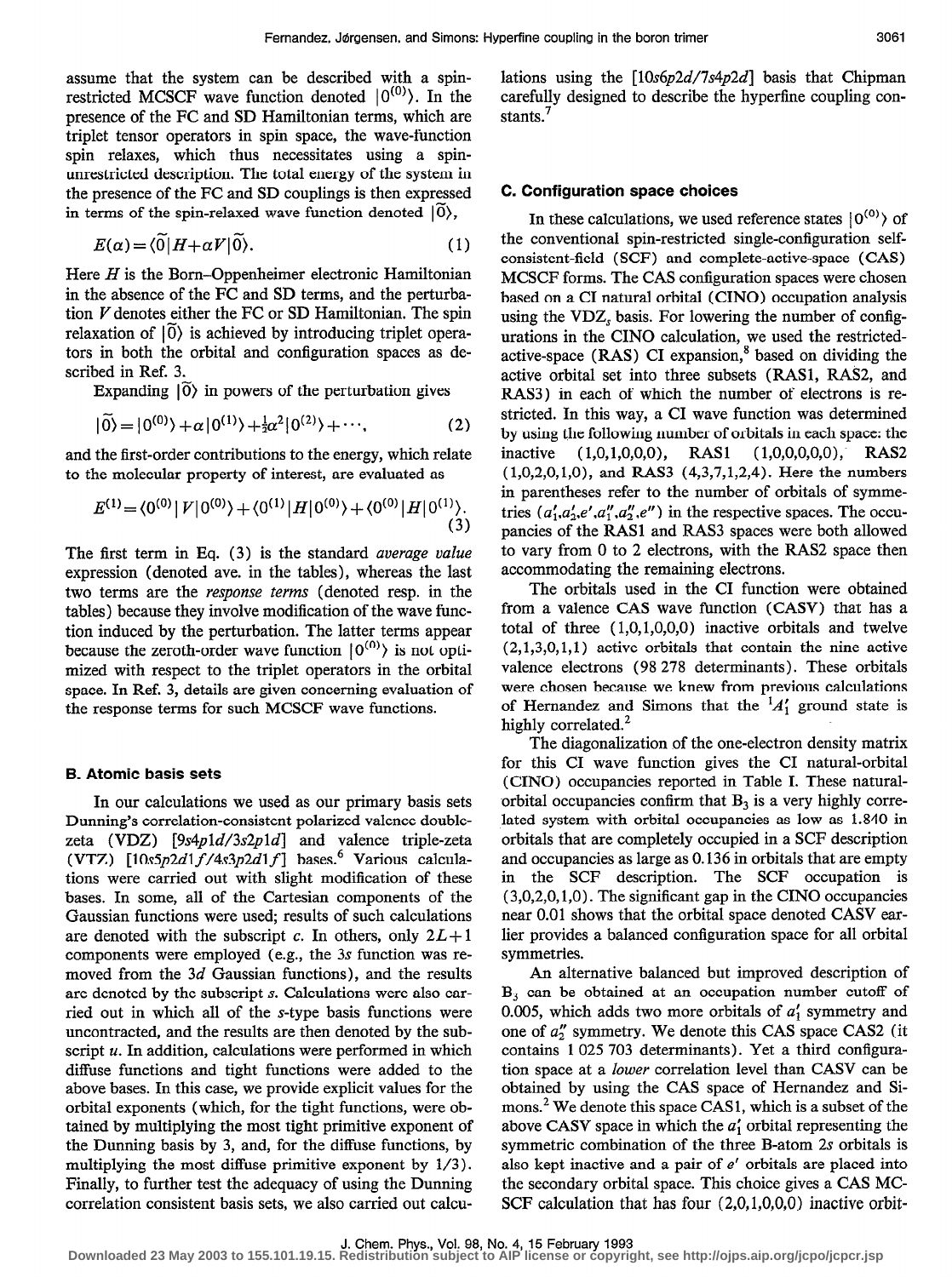TABLE I. Natural-orbital occupation numbers in various wave functions using the VDZ, basis.

|                  | $A'_1$   | $A'_2$   | $E^\prime$ | $A_1''$ | $A_2''$    | E''      |
|------------------|----------|----------|------------|---------|------------|----------|
| <b>CINO</b>      | 2.000 00 | 0.014 78 | 2.000 00   | 0.00098 | $-1.90485$ | 0.044 69 |
|                  | 1.967 57 | 0.000 63 | $-1.84005$ |         | 0.008 23   | 0.003 55 |
|                  | 0.987 66 | 0.000.03 | 0.136 06   |         | 0.002 17   | 0.00135  |
|                  | 0.008 66 |          | 0.01372    |         |            | 0.000 21 |
|                  | 0.006 70 |          | 0.003 04   |         |            |          |
|                  | 0.003 61 |          | 0.001 60   |         |            |          |
|                  | 0.000 28 |          | 0.00135    |         |            |          |
|                  |          |          | 0.000 95   |         |            |          |
|                  |          |          | 0.000 27   |         |            |          |
|                  |          |          | 0.000 06   |         |            |          |
| CAS1             | 2,000 00 | 0.015 31 | 2.000 00   |         | 1.898 96   | 0.057 37 |
|                  | 2.000 00 |          | 1.852 55   |         |            |          |
|                  | 0.993 26 |          | 0.13631    |         |            |          |
| CASV             | 2.000 00 | 0.019 14 | 2.000 00   |         | 1.899.18   | 0.058 32 |
|                  | 1.975 55 |          | 1.848 22   |         |            |          |
|                  | 0.988 56 |          | 0.13685    |         |            |          |
|                  |          |          | 0.015 39   |         |            |          |
| CAS <sub>2</sub> | 2.000 00 | 0.01845  | 2.000 00   |         | 1.893 24   | 0.056 40 |
|                  | 1.970 19 |          | 1.845 64   |         | 0.009 14   |          |
|                  | 0.988 48 |          | 0.133 76   |         |            |          |
|                  | 0.009 62 |          | 0.01588    |         |            |          |
|                  | 0.007 50 |          |            |         |            |          |

als and nine  $(1, 1, 2, 0, 1, 1)$  active orbitals that contain seven active electrons (2658 determinants).

In Table I we report the natural-orbital (NO) occupancies obtained for the CASl, CASV, and CAS2 MCSCF calculations using the  $VDZ_s$  basis. The close agreement between the NO occupancies of these wave functions and  $\blacksquare$  A. Basis-set dependence those of the CINO calculation shows that we indeed have InTable II we report results of a sequence of CAS1

orbital occupancies in the calculations using larger basis sets are similar to the ones in Table I.

# III. RESULTS

obtained balanced descriptions of the  $B_3$  system with all of RU calculations on the hyperfine tensor of  $B_3$ . Results are the above CAS configuration spaces. We also note that the reported for various modifications of the VDZ and VTZ

TABLE II. Energies (hartrees), Fermi contact (FC), and spin-dipole (SD) hyperfine constants (MHz) for the  $B_3$  molecule at the computed  $D_{3h}$  equilibrium geometry (Ref. 3).

|                                                            |               |                     | <b>SD</b> |         |         |  |  |  |
|------------------------------------------------------------|---------------|---------------------|-----------|---------|---------|--|--|--|
| <b>Basis</b>                                               | Energy        | FC<br>$a_{\rm iso}$ | $A_x^d$   | $A_y^d$ | $A_z^d$ |  |  |  |
| VDZ.                                                       | $-73.906250$  | 149.6               | $-14.3$   | $-27.3$ | 41.6    |  |  |  |
| $VDZ_c$                                                    | $-73.906715$  | 138.3               | $-14.2$   | $-27.3$ | 41.5    |  |  |  |
| $VDZ_{us}$                                                 | $-73.906918$  | 148.0               | $-14.3$   | $-27.3$ | 41.6    |  |  |  |
| $VDZ_{uc}$                                                 | $-73.907$ 174 | 146.4               | $-14.2$   | $-27.3$ | 41.5    |  |  |  |
| VTZ,                                                       | $-73.919234$  | 147.8               | $-15.8$   | $-30.2$ | 46.0    |  |  |  |
| $VTZ_c$                                                    | $-73.919760$  | 146.0               | $-15.9$   | $-30.3$ | 46.2    |  |  |  |
| $VTZ_{us}$                                                 | $-73.919958$  | 148.7               | $-15.8$   | $-30.2$ | 46.0    |  |  |  |
| $VTZ_{uc}$                                                 | $-73.920282$  | 148.1               | $-15.8$   | $-30.3$ | 46.1    |  |  |  |
| $VTZ_{s} + s(0.02870)$<br>$+ p(0.02566)$<br>$+ d(0.06633)$ | $-73.919505$  | 146.4               | $-15.8$   | $-30.1$ | 45.9    |  |  |  |
| $VTZ, +s(16419.0)$                                         | $-73.919372$  | 149.1               | $-15.8$   | $-30.2$ | 46.0    |  |  |  |
| $VTZ_*+s(16419.0,$<br>49257.0)                             | $-73.919805$  | 151.7               | $-15.8$   | $-30.2$ | 46.0    |  |  |  |
| $VTZ, +s(16419.0,$<br>49257.0,147771.0)                    | $-73.919808$  | 151.9               | $-15.8$   | $-30.2$ | 46.0    |  |  |  |
| Chipman <sub>s</sub>                                       | $-73.90558$   | 141.4               | $-15.6$   | $-29.1$ | 44.7    |  |  |  |
| Chipman.                                                   | $-73.905990$  | 142.2               | $-15.7$   | $-29.0$ | 44.7    |  |  |  |

### J. Chem. Phys., Vol. 98, No. 4, 15 February 1993

**Downloaded 23 May 2003 to 155.101.19.15. Redistribution subject to AIP license or copyright, see http://ojps.aip.org/jcpo/jcpcr.jsp**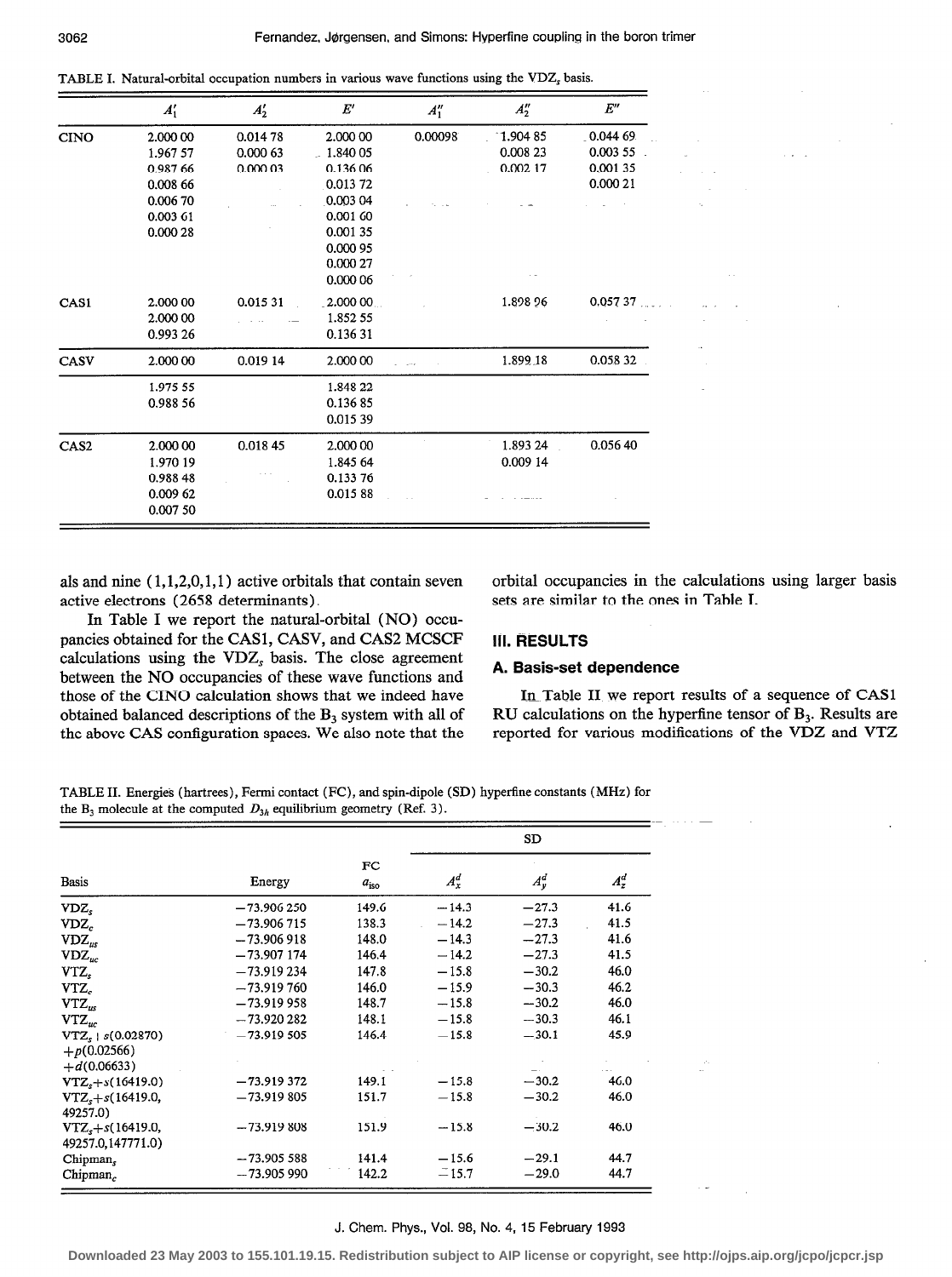TABLE III. Fermi contact (FC) and spin-dipole (SD) contributions (MHz) for  $B_3$  at the  $D_{3h}$  equilibrium geometry using the VTZ, basis.

|                       |               | aver. | FC<br>$a_{\rm iso}$<br>resp. |        |         |                  |         |         |                  |          |       |                  |        |
|-----------------------|---------------|-------|------------------------------|--------|---------|------------------|---------|---------|------------------|----------|-------|------------------|--------|
|                       | Energy(a.u.)  |       |                              | tot.   | aver.   | $A_x^d$<br>resp. | tot.    | aver.   | $A_v^d$<br>resp. | tot.     | aver. | $A_z^d$<br>resp. | tot.   |
| <b>SCF</b>            | $-73.759978$  | 18.2  | 2343.1                       | 2361.3 | $-21.6$ | 89.8             | 68.2    | $-19.5$ | $-186.4$         | $-205.9$ | 41.0  | 96.6             | 137.6  |
| CAS1                  | $-73.919234$  | 201.8 | $-54.1$                      | 147.8  | $-15.0$ | $-0.8$           | $-15.8$ | $-24.9$ | $-5.2$           | $-30.1$  | 40.0  | 6.0              | 46.0   |
| CASV                  | $-73.968$ 175 | 132.8 | 6.8                          | 139.6  | $-16.7$ | $0.0\,$          | $-16.7$ | $-24.5$ | $-3.7$           | $-28.2$  | 41.2  | 3.8              | 45.0   |
| CAS <sub>2</sub>      | $-74,006$ 135 | 138.1 | 0.4                          | 138.5  | $-16.7$ | 0.3              | $-16.4$ | $-25.2$ | $-1.9$           | $-27.1$  | 41.8  | 1.7              | 43.5   |
| Vib.cor. <sup>2</sup> |               |       |                              | 0.2    |         |                  | 0.0     |         |                  | 0.5      |       |                  | $-0.6$ |
| Expt. <sup>b</sup>    |               |       |                              | ca.130 |         |                  |         |         |                  |          |       |                  |        |

"Vibrational corrections evaluated with the VDZ, basis set.

<sup>b</sup>The values given in Ref. 1 range from 126 to 135 MHz and show anisotropy of at most 4 MHz.

basis sets using Cartesian  $(c)$  and spherical  $(s)$  Gaussians and where the s functions are completely uncontracted  $(u)$ . The results show that with a VTZ basis, the FC contribution is nearly the same independent of whether Cartesian or spherical Gaussians are used or the s functions are completely uncontracted or not. The VDZ basis does not display this stability. For either the VDZ or VTZ basis, the SD contributions are adequately described and vary little.

To examine the effect of diffuse and tight functions, we also report in Table II results of VTZ, calculations where we added a set of diffuse  $s$ ,  $p$ , and  $d$  functions and tight  $s$ functions whose exponents are given in parentheses in Table II. Very little effect is observed on the computed hyperfine tensor when these functions are added, with the tight s functions having the largest effect. Finally, calculations are also reported in Table II with a basis that Chipman used in earlier work on B.' The results obtained differ by only a few percent from those obtained with the VTZ, basis. We therefore feel that the VTZ, basis is appropriate to describe the hyperfine coupling tensor within a few percent; this was thus our basis of choice in all subsequent calculations.

### B. SCF vs CAS results

In Table III we report hyperfine tensors computed using the VTZ, basis for SCF and various CAS wave functions using the RU approach described earlier. As discussed in Sec. II A, the RU calculations have both average value and response FC and SD contributions to the hyperfine coupling tensor. Each of these contributions are reported in Table III. These results clearly show that an SCF description of the  $B_3$  molecule is inadequate. The SCF FC average-value term, which represents the contribution of the electron in the singly occupied orbital, is 18.2 MHz, only ca. 15% of the total value. The response term is thus unable to describe the residual part of the property and gives a total FC value of 2361 MHz. In previous calculations on  $BH<sub>2</sub>$  we found that the response term provides accurate treatment of the wave function's spin polarization when it was small compared to the average value term.<sup>3</sup>

At the CASl level, we observe that the FC and SD values are qualitatively correct but still not within reasonable range of the experimental numbers. The CASV wave function provides a better description of the  $B_3$  molecule, so we expect the hyperfine tensor to be better. We also report in Table III the result of the even higher-quality CAS2 calculation. The changes in the hyperfine tensor from the CASV to CAS2 functions are very small, indicating that we are approaching saturation with respect to correlation treatment. The RU values for the hypertine tensor show a clear monotonic converging trend with increasing correlation treatment. A similar converging trend is not found for the average value part of the RU values. It is therefore important to calculate the response contribution even though it may vanish as in the CAS2 calculation.

From Table II it is seen that uncontraction of the  $s$ functions and addition of tight functions does not change the FC value. Spin polarization of the core 1s orbital can be adequately described when the s functions are uncontracted and tight s functions are added, and the results in Table II therefore indicate that the spin polarization of the 1s orbital is small. The average-value term describes the spin polarization of the valence space better and better when the CAS spaces are enlarged. At the CAS2 level the average-value contribution to the FC constant gives a rather complete description of the valence-spin polarization and the response term, which describes the spin polarization of the 1s orbital, as expected is very small (see Table III). Our best estimates, before vibrational averaging is taken into consideration, are  $a_{\text{iso}} = 138.5$ ,  $A_x^d = -16.4$ ,  $A_v^d = -27.1$ , and  $A_z^d = 43.5$  MHz.

### C. Cl level results

In order to compare with results of more conventional configuration-interaction treatments, we report in Table IV results obtained with the  $VDZ<sub>s</sub>$  basis using the RU approach and employing CISD and MCISD wave functions. In the CISD calculations, a single reference function is used and all single and double excitations are formed (38 986 determinants). For the MCISD calculation, a multiconfiguration reference function is employed and all single and double excitations are then included (4 418 193 determinants). The CI wave function of the MCISD calculation was the same as that used in the CINO calculation mentioned earlier except that the inactive orbitals were put into the RASl space that now contains between 6 and 8

**Downloaded 23 May 2003 to 155.101.19.15. Redistribution subject to AIP license or copyright, see http://ojps.aip.org/jcpo/jcpcr.jsp**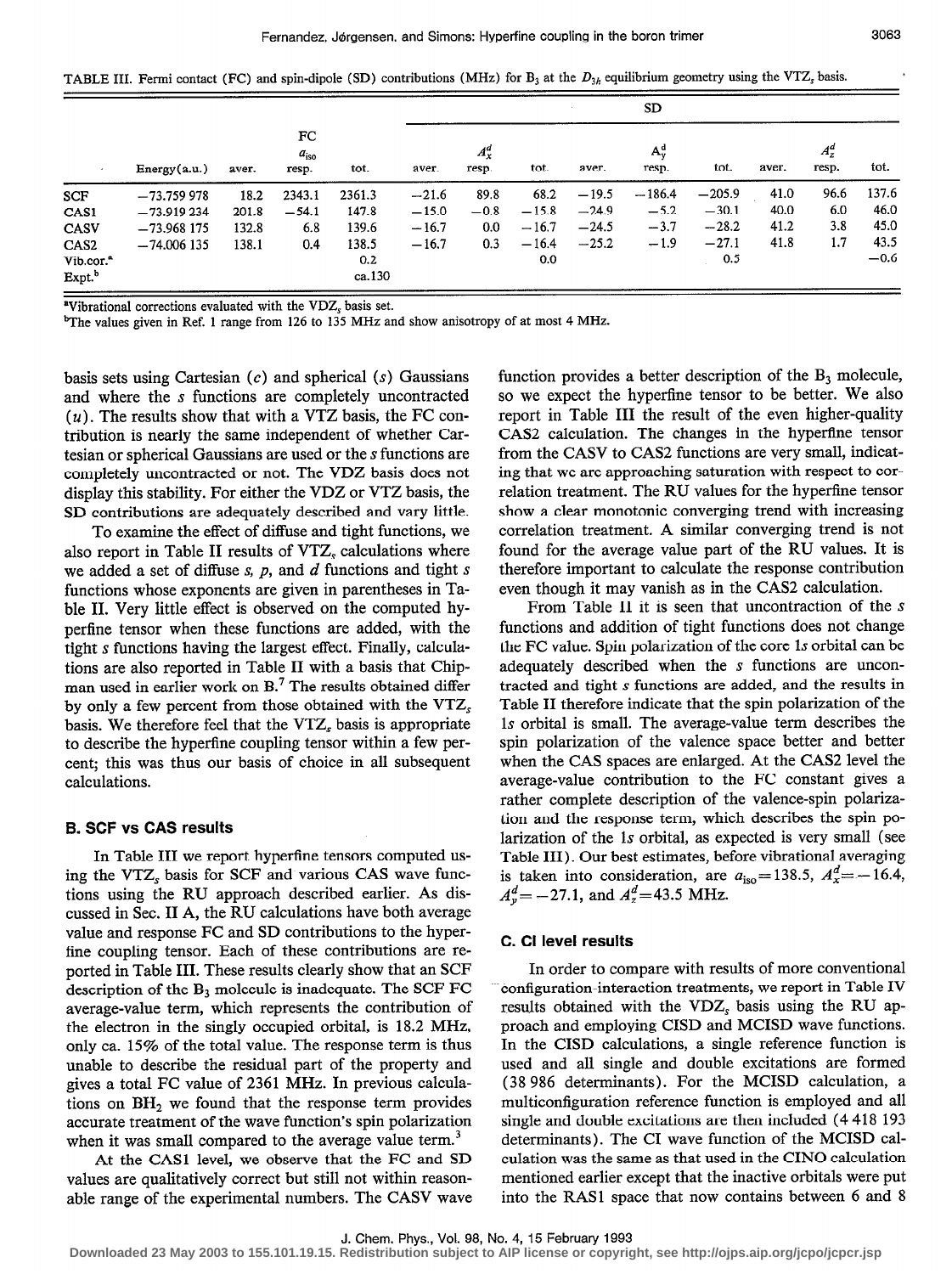TABLE IV. Calculations of the Fermi contact (FC) and spin-dipole (SD) contributions to A for B<sub>3</sub> at the  $D_{3h}$  equilibrium geometry using the VDZ<sub>s</sub> basis set.

|                  |               |               | FC.     |        |         |        | and the state |         | <b>SD</b>        |          |         |       |       |
|------------------|---------------|---------------|---------|--------|---------|--------|---------------|---------|------------------|----------|---------|-------|-------|
|                  | Energy        | $a_{\rm iso}$ |         |        | $A_x^a$ |        |               | $A_y^d$ |                  |          | $A_z^d$ |       |       |
|                  |               | aver.         | resp    | tot.   | aver.   | resp   | tot.          | aver.   | resp.            | tot.     | aver.   | resp. | tot.  |
| <b>SCF</b>       | $-73.747092$  | 24.3          | 1439.6  | 1463.9 | $-19.8$ | 66.1   | 46.3          | $-17.8$ | $-140.5$         | $-158.3$ | 37.6    | 74.4  | 112.0 |
| CAS1             | $-73.906250$  | 188.8         | $-39.2$ | 149.6  | $-14.0$ | $-0.3$ | $-14.3$       | $-23.5$ | $-3.8$           | $-27.3$  | 37.5    | 4.0   | 41.5  |
| CASV             | $-73.954029$  | 136.8         | 8.2     | 145.0  | $-15.6$ | 0.6    | $-15.0$       | $-23.2$ | $-2.4$           | $-25.6$  | 38.8    | 1.8   | 40.6  |
| CAS <sub>2</sub> | $-73.986659$  | 142.5         | 0.0     | 142.5  | $-15.6$ | 0.8    | $-14.8$       | $-23.5$ | $-1.0$           | $-24.5$  | 39.1    | 0.2   | 39.3  |
| <b>CISD</b>      | $-73.994578$  | 78.3          | 0.0     | 78.3   | $-18.1$ | 0.0    | $-18.1$       | $-21.9$ | 0.0 <sub>1</sub> | $-21.9$  | 39.9    | 0.0   | 39.9  |
| MCISD(1s)        | $-74.029$ 407 | 141.9         | 0.0     | 141.9  | $-15.7$ | 0.0    | $-15.7$       | $-23.7$ | 0.0 <sub>1</sub> | $-23.7$  | 39.4    | 0.0   | 39.4  |
| <b>MCISD</b>     | $-74.033365$  | 140.5         | 0.0     | 140.5  | $-15.7$ | 0.0    | $-15.7$       | $-23.8$ | 0.0              | $-23.8$  | 39.5    | 0.0   | 39.5  |

electrons. We will also report results of the "frozen 1s" CI calculation denoted MCISD (1s) that use the same CI wave function as in the CINO calculation (534 500 determinants).

The results of Table IV show that the single-reference CISD function cannot properly describe the hyperfine tensor. The CAS2 and the MCISD results are very similar and are expected to give a rather accurate description for a VDZ<sub>s</sub> basis. Comparison of the MCISD and MCISD (1s) results confirms that the spin polarization of the 1s orbital is small. We should point out that using the MCISD calculation is much more involved than the RU CAS approach, and that the RU approach provides a very efficient way of describing both the spin polarization of the valence and the core orbitals. For these reasons, the RU CAS method is preferable.

### D. Effect of zero-point vibrational motion

To investigate the vibrational corrections to the FC and SD terms, we evaluated these properties in the vicinity of the minimum-energy geometry and at geometries corresponding to the classical (zero-point) turning points obtained within the harmonic approximation. In doing so, we considered several choices of the degenerate modes (i.e., because the two modes  $q_1$  and  $q_2$  are degenerate, any combinations  $q_1 \cos \theta \pm q_2 \sin \theta$  are equally acceptable) and evaluated the A tensor at the turning points. We find that the largest changes in  $A$ , relative to  $A$  at the minimumenergy geometry, are essentially independent of the choice of  $\theta$ . On the other hand, we observed substantial changes in the A tensor's values as functions of the magnitude of the distortion (small for the nondegenerate symmetric mode, but up to 43% for the degenerate mode). These observations made it necessary to further investigate the vibrational corrections to these terms.

Within the Born-Oppenheimer approximation, the vibrationally averaged A tensor has elements given by

$$
\langle X_0 | A_{\rm el} | X_0 \rangle, \tag{4}
$$

where  $X_0$  is the vibrational wave function of the ground state (appropriate for the low-temperature matrix experiments) and  $A_{el}$  is the tensor element computed as the average value and response terms for the SD or FC operator for the MCSCF electronic function. Expanding this  $A_{el}$  in

terms of the geometrical vibrational distortions about the equilibrium geometry ( $\alpha_i = 0$ ,  $i = 1,2,3$ ) gives

$$
A_{\rm el} = A_{\rm el}^{0} + \sum_{i} \left( \frac{\partial A_{\rm el}}{\partial \alpha_{i}} \right)_{0} \alpha_{i} + \frac{1}{2} \sum_{i,j} \left( \frac{\partial^{2} A_{\rm el}}{\partial \alpha_{i} \partial \alpha_{j}} \right)_{0} \alpha_{i} \alpha_{j} + \cdots
$$

$$
= A_{\rm el}^{0} + \sum_{i} a_{i} \alpha_{i} + \frac{1}{2} \sum_{i,j} b_{ij} \alpha_{i} \alpha_{j} + \cdots. \tag{5}
$$

Insertion of Eq.  $(5)$  into Eq.  $(4)$  gives

$$
\langle X_0 | A_{\rm el} | X_0 \rangle = \langle X_0 | A_{\rm el}^0 | X_0 \rangle + \sum_i a_i \langle X_0 | \alpha_i | X_0 \rangle
$$

$$
+ \frac{1}{2} \sum_{i,j} b_{ij} \langle X_0 | \alpha_i \alpha_j | X_0 \rangle + \cdots, \qquad (6)
$$

where the first term in the expansion corresponds to the A values we obtained at the equilibrium geometry. The next two terms (vibrational corrections) were evaluated within the harmonic approximation, giving

$$
\langle X_0 | \alpha_i | X_0 \rangle = 0
$$
 and  $\langle X_0 | \alpha_i \alpha_j | X_0 \rangle = \delta_{ij} \frac{109\,738.29}{\overline{v}_i m_B}$ , (7)

where  $\bar{v}_i$  is the wave number (in cm<sup>-1</sup>) of the normal mode i and  $m_B$  the mass of the boron atom in atomic units (where the electron has unit mass). To calculate the  $a_i$  and  $b_{ii}$  values, small distortions ( $\alpha_i = \pm 0.005$ ,  $\alpha_{i \neq i} = 0.0$  a.u.,  $i, j=1,2,3$ ) were taken from the equilibrium geometry and the property  $A_{el}$  was evaluated at these points using the  $ab$ initio method described in Sec. II A (with the VDZ, basis because it is computationally feasible). Using these data, and neglecting terms of order higher than two in Eq. (5), we obtain a set of systems of two equations whose solution produces the values of  $a_i$  and  $b_{ii}$ . Substituting these  $a_i$  and  $b_{ii}$  into Eq. (6) gave zero for the second term in Eq. (6) and insignificantly small values for the third (see Table III). We have not calculated the contribution to the vibrational average originated from the anharmonicity of the vibrational wave function, but expect this contribution also to be insignificant.

In addition to taking into account the above changes in the A tensor values as functions of the geometry, we examined the effects of more complete geometry optimization which affect the value for the first term in Eq. (5). All of

Downloaded 23 May 2003 to 155.101.19.15. Redistribution subject to AIP license or copyright, see http://ojps.aip.org/jcpo/jcpcr.jsp